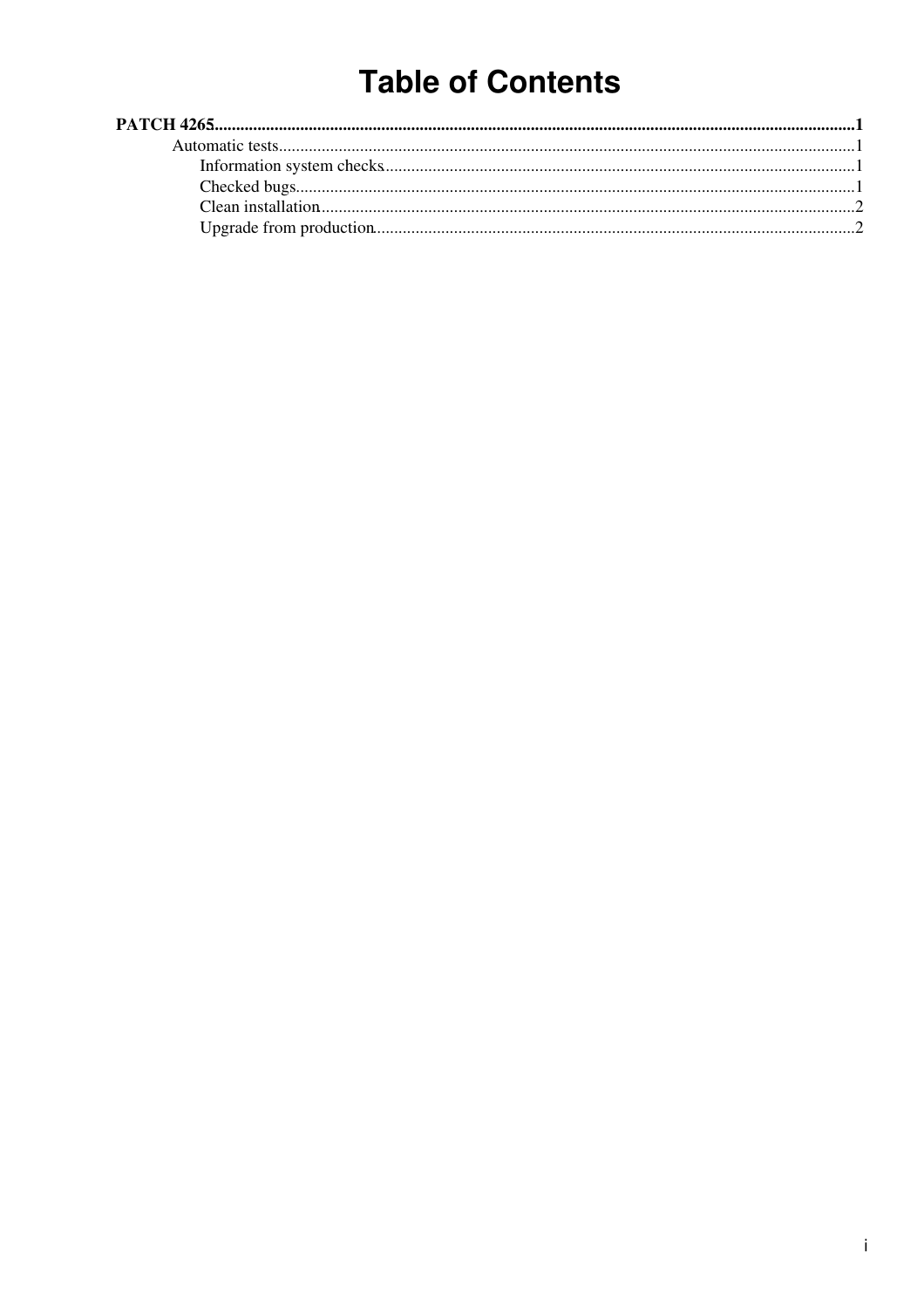## <span id="page-1-0"></span>**[PATCH 4265](https://savannah.cern.ch/patch/index.php?4265)**

## <span id="page-1-1"></span>**Automatic tests**

- report #1:
	- ♦ CREAM UI version: 1.12.1; CREAM testsuite version: 1.0.7
	- ♦ Used direct polling for monitoring and BUpdater/BNotifier for status change detection
	- ♦ Batch system: TORQUE
	- ♦ All tests have been performed successfully (see the [report](https://wiki-igi.cnaf.infn.it/twiki/pub/EgeeJra1It/CreamTestsP4265/reports_patch4265.tar.gz) from the testsuite)

#### <span id="page-1-2"></span>**Information system checks**

Tested that the BDII is operational

ldapsearch -x -h cream-42.pd.infn.it -p 2170 -b o=infosys

Output is [here](https://wiki-igi.cnaf.infn.it/twiki/pub/EgeeJra1It/CreamTestsP4265/infotest1.txt)

Checked the Glue 1.3 root entry:

ldapsearch -x -h cream-42.pd.infn.it -p 2170 -b mds-vo-name=resource,o=grid

Output is [here](https://wiki-igi.cnaf.infn.it/twiki/pub/EgeeJra1It/CreamTestsP4265/infotest2.txt)

Checked the Glue 2.0 root entry:

ldapsearch -x -h cream-42.pd.infn.it -p 2170 -b o=glue

Output is [here](https://wiki-igi.cnaf.infn.it/twiki/pub/EgeeJra1It/CreamTestsP4265/infotest3.txt)

Information content check:

```
$ gstat-validate-ce -H cream-42.pd.infn.it -p 2170 -b o=grid
OK - errors 0, warnings 0, info 0
```
## <span id="page-1-3"></span>**Checked bugs**

- Bug [#68159](https://savannah.cern.ch/bugs/?68159) : Error parsing output from id executable FIXED
	- Configure a CREAM CE with a pool account whose member's names contain the characther ♦  $\cdots$
	- ♦ Submit a job using a credential mapped into the pool account described above.
	- ♦ Verify that the job is correctly processed by the service.
- Bug [#69545](https://savannah.cern.ch/bugs/?69545) : Cream digests asynchronous commands very very slow HOPEFULLY FIXED
	- ♦ This bug was triggered by an issue of the security layer.
	- ♦ Verified with the testsuite.
- Bug [#70058](https://savannah.cern.ch/bugs/?70058) : Implement support for new LB locallogger in the CREAM CE FIXED
	- ♦ Verify the correct startup of the locallogger using the init-script
	- Verify that the process IDs of the localloger daemons are correctly written in the files ♦ /opt/glite/var/cream\_lb/glite-lb-logd.pid and /opt/glite/var/cream\_lb/glite-lb-interlogd.pid